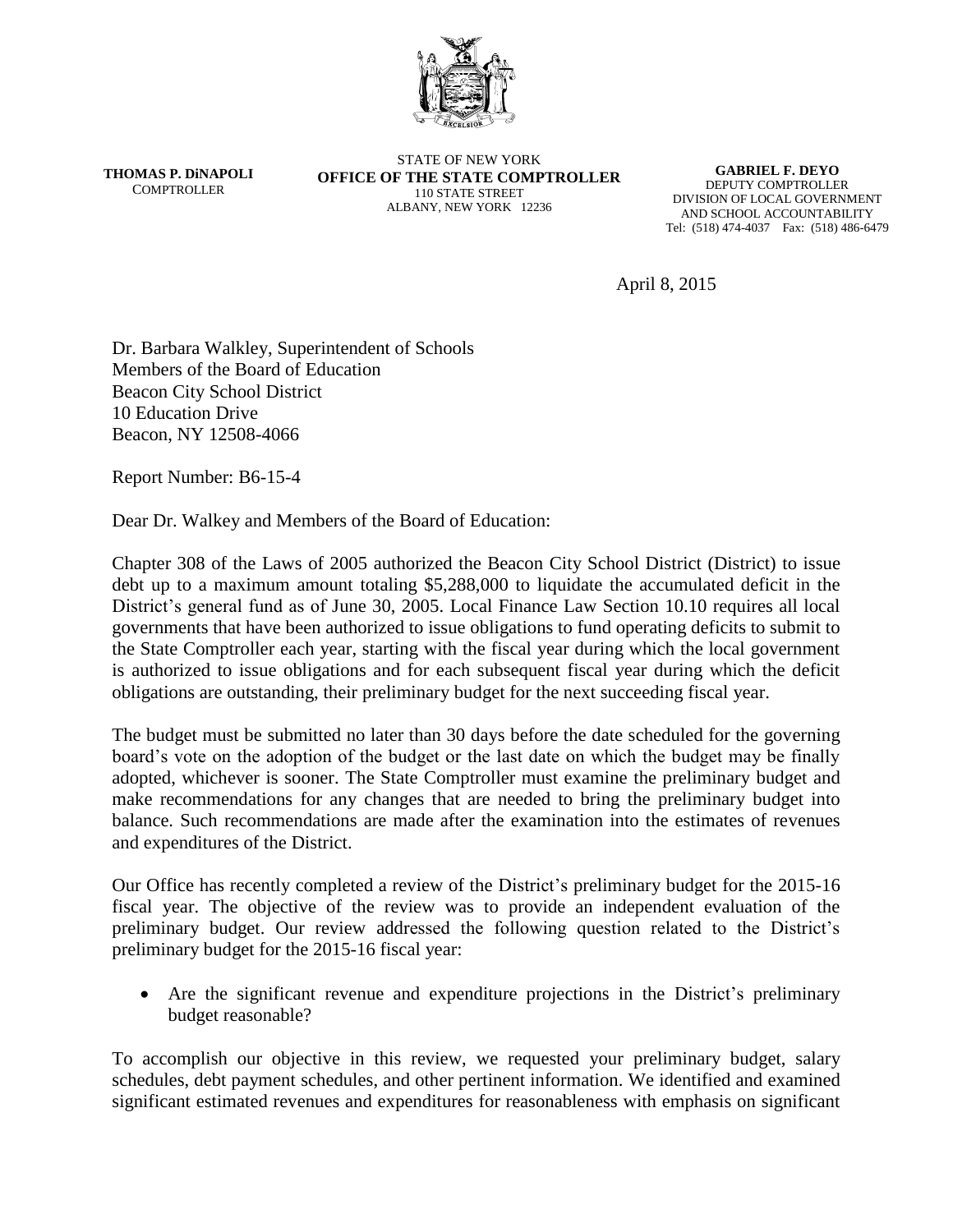and/or unrealistic increases or decreases. We analyzed, verified and/or corroborated trend data and estimates, where appropriate. We identified any significant new or unusually high revenue or expenditure estimates, made appropriate inquiries and reviewed supporting documentation to determine the nature of the items and to assess whether the estimate was realistic and reasonable. We also evaluated the amount of fund balance appropriated in the preliminary budget to be used as a financing source and determined if the amount of fund balance was available and sufficient for that purpose.

The scope of our review does not constitute an audit under generally accepted government auditing standards (GAGAS). We do not offer comments or make specific recommendations on public policy decisions, such as the type and level of services under consideration to be provided.

The preliminary budget package submitted for review for the fiscal year ended 2015-16 consisted of the following:

- 2015-16 Preliminary Budget
- Supplementary Information

The preliminary budget submitted to our Office is summarized as follows:

|             | Appropriations<br>and Provisions | <b>Estimated</b> | Appropriated        | <b>Real Property</b> |
|-------------|----------------------------------|------------------|---------------------|----------------------|
| <b>Fund</b> | and Other Uses                   | Revenues         | <b>Fund Balance</b> | <b>Taxes</b>         |
| General     | \$66,250,000                     | \$27,487,082     | \$2,500,000         | \$36,262,918         |

Based on the results of our limited review, we found the significant revenue and expenditure projections in the preliminary budget are reasonable.

The District's 2015-16 preliminary budget includes the appropriation of \$2.5 million of fund balance to help finance 2015-16 operations. District officials must be aware that continued use of fund balance will eventually lead to its depletion and a new revenue source will need to be identified to fund operating expenditures. District officials should monitor the District's use of fund balance to ensure that action is taken, if necessary, to identify other funding sources that can be used to fund operations.

## **Tax Cap Compliance**

The State Legislature enacted Chapter 97 of the Laws of 2011 that established a tax levy limit on all local governments and school districts, which was effective beginning in the 2012 fiscal year. The law precludes a school district from adopting a budget that requires a tax levy that exceeds the prior year's tax levy by more than 2 percent or the rate of inflation, whichever is less, and certain exclusions permitted by law, unless 60 percent of district voters approve a budget that requires a tax levy that exceeds the statutory limit.

The District's proposed budget complies with the tax levy limit because it includes a tax levy of \$36,262,918, which is within the limits established by law. In adopting the 2015-16 budget, the